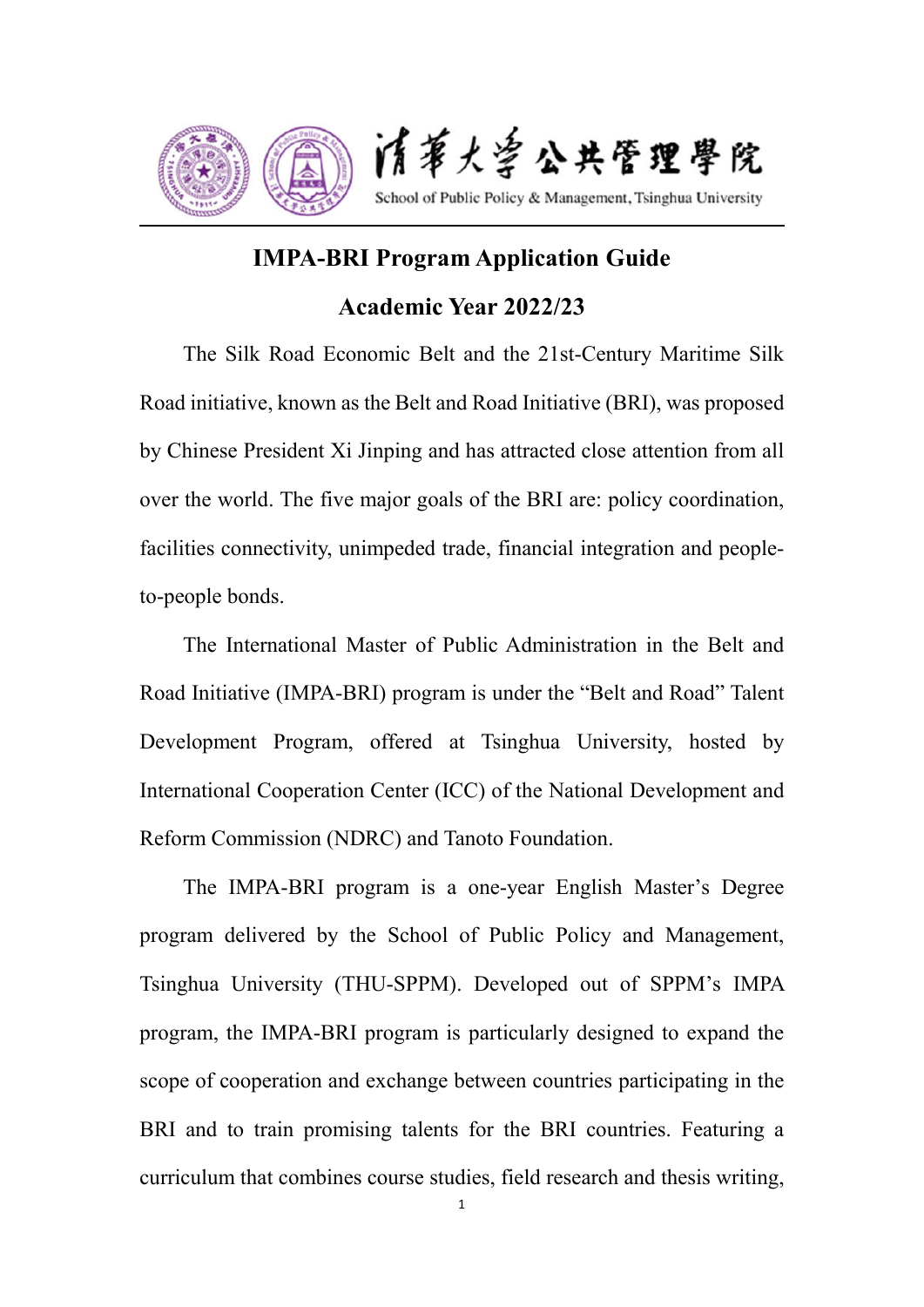the program aims to help participants gain a better understanding of China's development experiences and of the BRI, develop their analytical capability for public policy, and build leadership skills necessary for public-sector professionals.

1. Eligibility

1) Applicants should be citizens from countries participating in the BRI. For a list of the countries, please refer to the official website of "Belt and Road Portal" (https://eng.yidaiyilu.gov.cn).

2) Applicants should have a Bachelor's Degree or a degree equivalent to a Bachelor's Degree (or above) in China.

3) Applicants should preferably be senior government officials, senior enterprise managers, or administrative heads and senior managerial staff of universities/colleges/academic institutions.

4) Applicants should be under the age of 45, with at least 5 years of working experience.

5) Applicants should have high English proficiency.

6) **Due to the pandemic, students outside China must have the condition and ability to conduct and complete the study online. According to the situation of the pandemic, if Tsinghua University requires the students to come to study in China at later stage, students must comply with the regulation and requirements of the university**.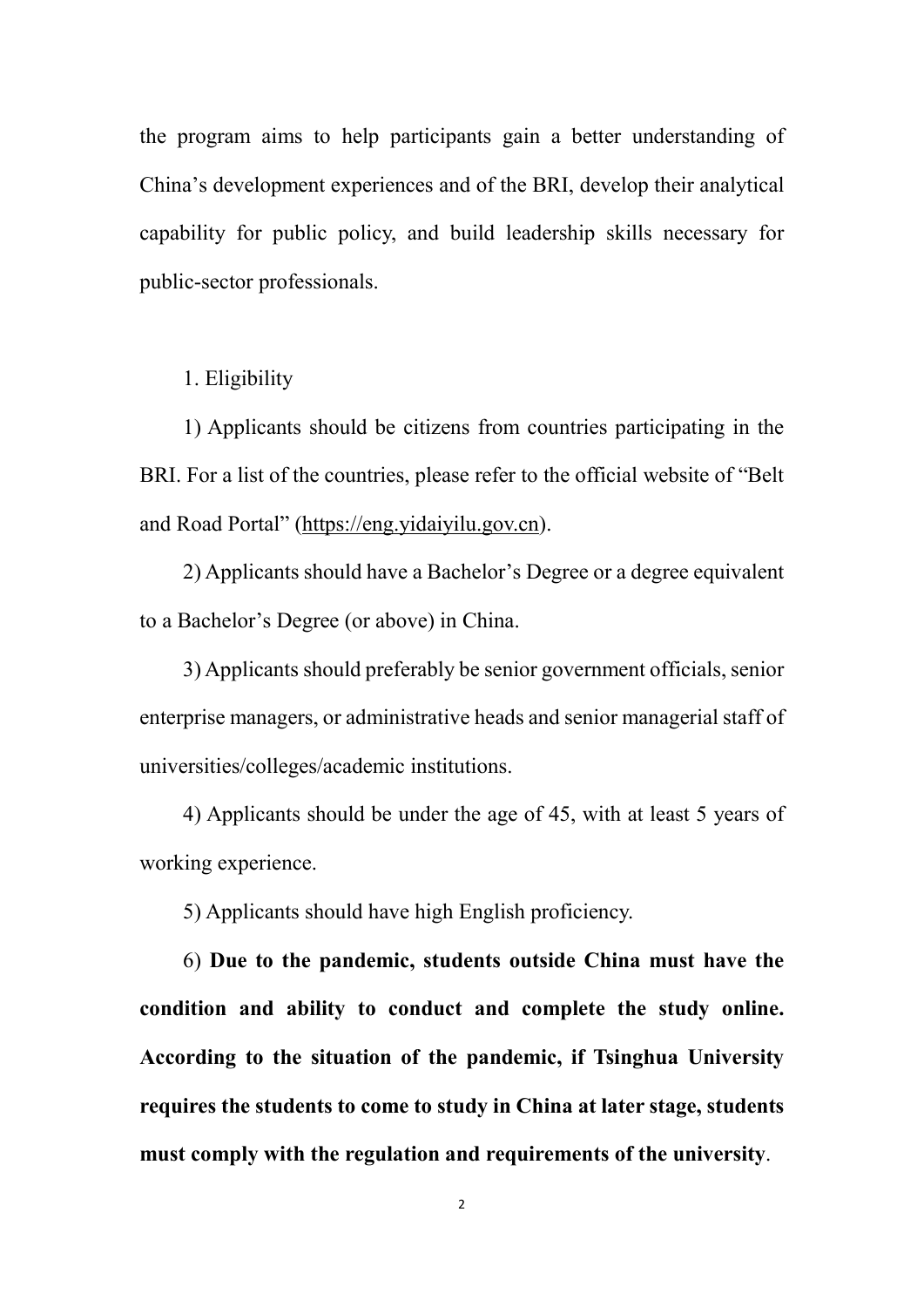#### 2. How to Apply

Complete the Online Application on the website of Tsinghua University (http://gradadmission.tsinghua.edu.cn/f/login) during the designated application period. Fill in the application form, upload the application materials listed below, and pay the application fee online.

Required Application Materials:

• The information page of your valid non-Chinese personal and ordinary passport. (According to Article 3 of the Nationality Law of the People's Republic of China, any individual who was a Chinese national and then acquired a foreign nationality shall provide a Certificate of Cancellation of Chinese household registration.)

• Bachelor's Degree certificate (original copy) and authentication report. The degree certificate should be authenticated by THU designated institutions. If the authentication report by the designated institutions is inaccessible, certification letter either from China's Embassy, local education authority (usu. Ministry of Education), or education authority of the degree issuing country is also valid.

● Academic transcript of the bachelor's education (original copy).

• Personal statement (at least two pages of A4 paper, in English): Please indicate your educational and work background, your motivation for applying for the IMPA-BRI program at Tsinghua University, your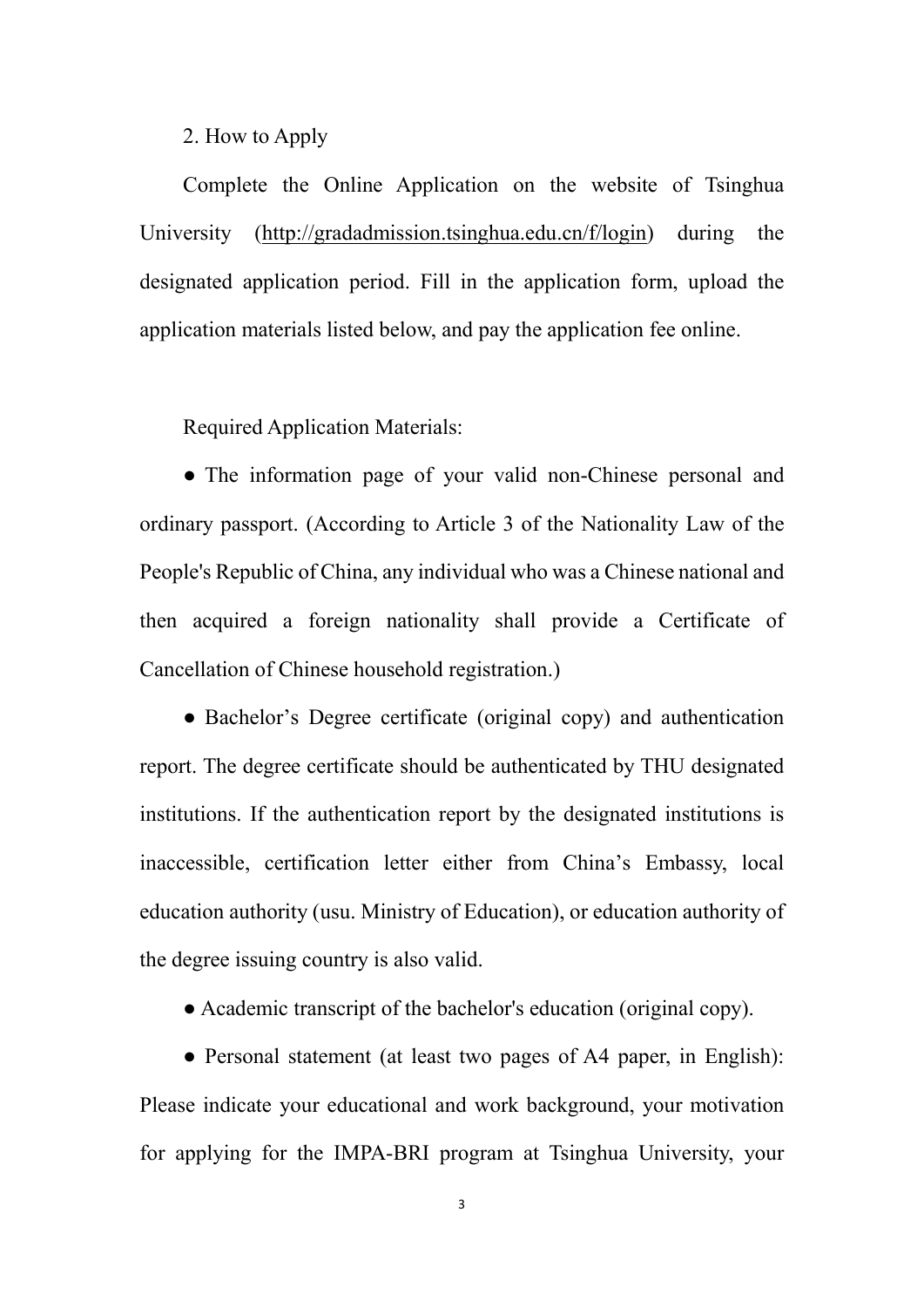relevant strengths and accomplishments, and your study plans and career goals. Please download the template of personal statement via the following link:

http://gradadmission.tsinghua.edu.cn/f/yzlxs/yz\_lxs\_kstzb/view?id=4997 62

● Two letters of recommendation (original copy, in English or Chinese): One letter must be from a professor or an associate professor of a higher education institution at which you have studied; the other must be from your current employer. Please follow the instructions on the online system for submission of online recommendation letters or upload the recommendation letters signed by references.

• Official results of English language proficiency tests (if available): Applicants whose first language or language of instruction in their tertiary education is not English are recommended to provide evidence of English proficiency. If needed, video interviews will be conducted for prospective candidates to test their language proficiency.

● Foreigner Physical Examination Form: The examination result must be obtained within one month, stating that the applicant has no serious infectious diseases or any diseases which could prevent entry into China. The blank form can be downloaded at

https://is.tsinghua.edu.cn/waiguorentigejianchabiao.pdf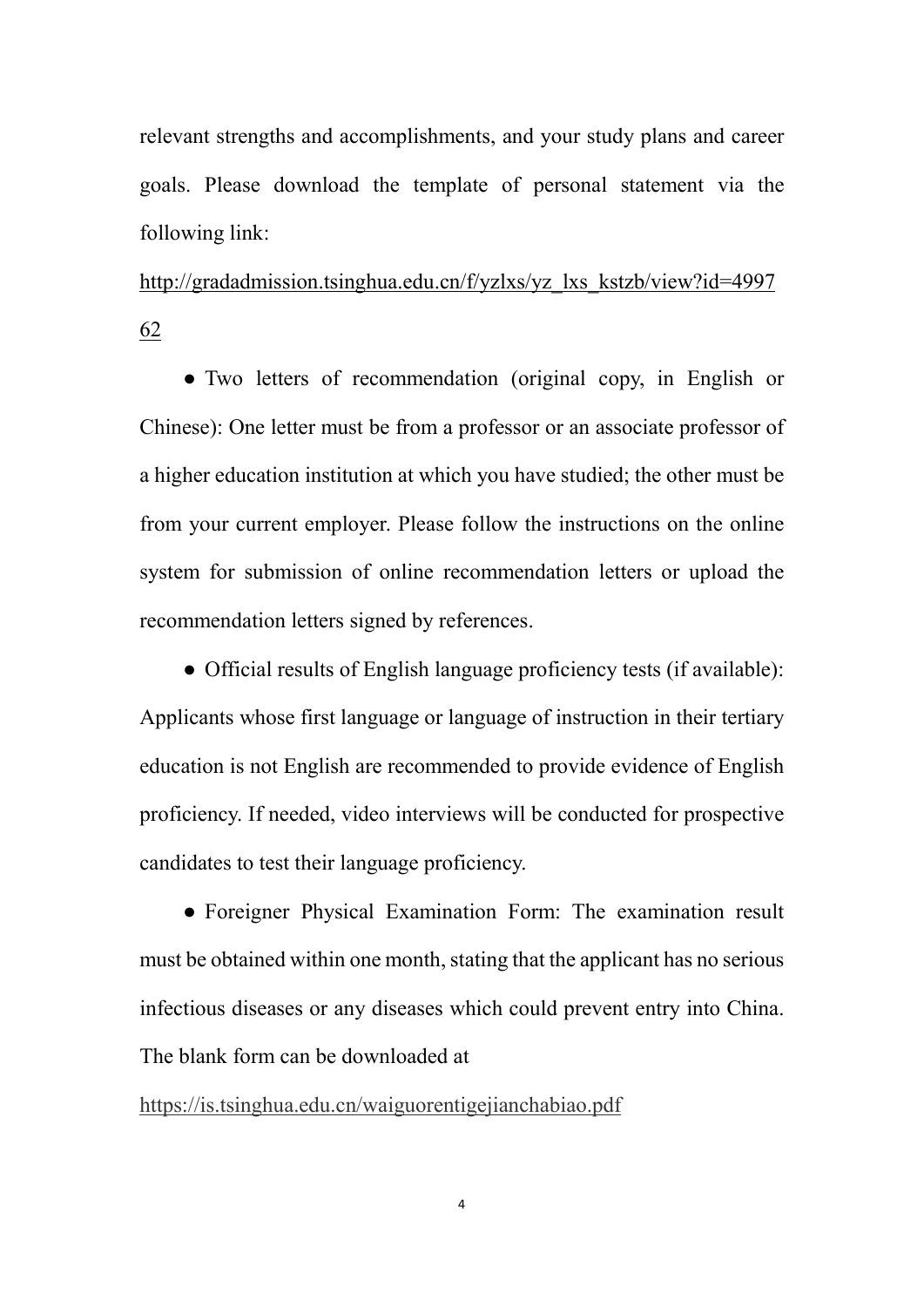#### **Important Application Notes:**

● Applicants are required to submit scanned images of all required documents at the time of application. All uploaded documents should be in Chinese or in English; otherwise notarial translations in Chinese or English are required. Once translated, the original documents and certified translations should be submitted together to the application system.

• Please scan the original or notarized application documents in color using a scanner. Images captured by mobile phone or camera are not acceptable. Scans of copies are also not acceptable.

• The application fee (800RMB) must be paid at the time the application is submitted. Please apply online and pay the application fee in a safe place. THU is not responsible for any losses caused by your own operation errors or the leakage of your online payment account and password. Please consider carefully before paying the application fee online. If you cannot finish the application due to various reasons, the paid application fee will not be refunded. Regardless of whether the application is successful or not, the application fee is not refundable.

● Applications with incomplete documents or without application fee payment will not be processed.

● THU has the right to require applicants to provide original/notarized copies of application materials or certification documents issued by a designated certification body for further inspection.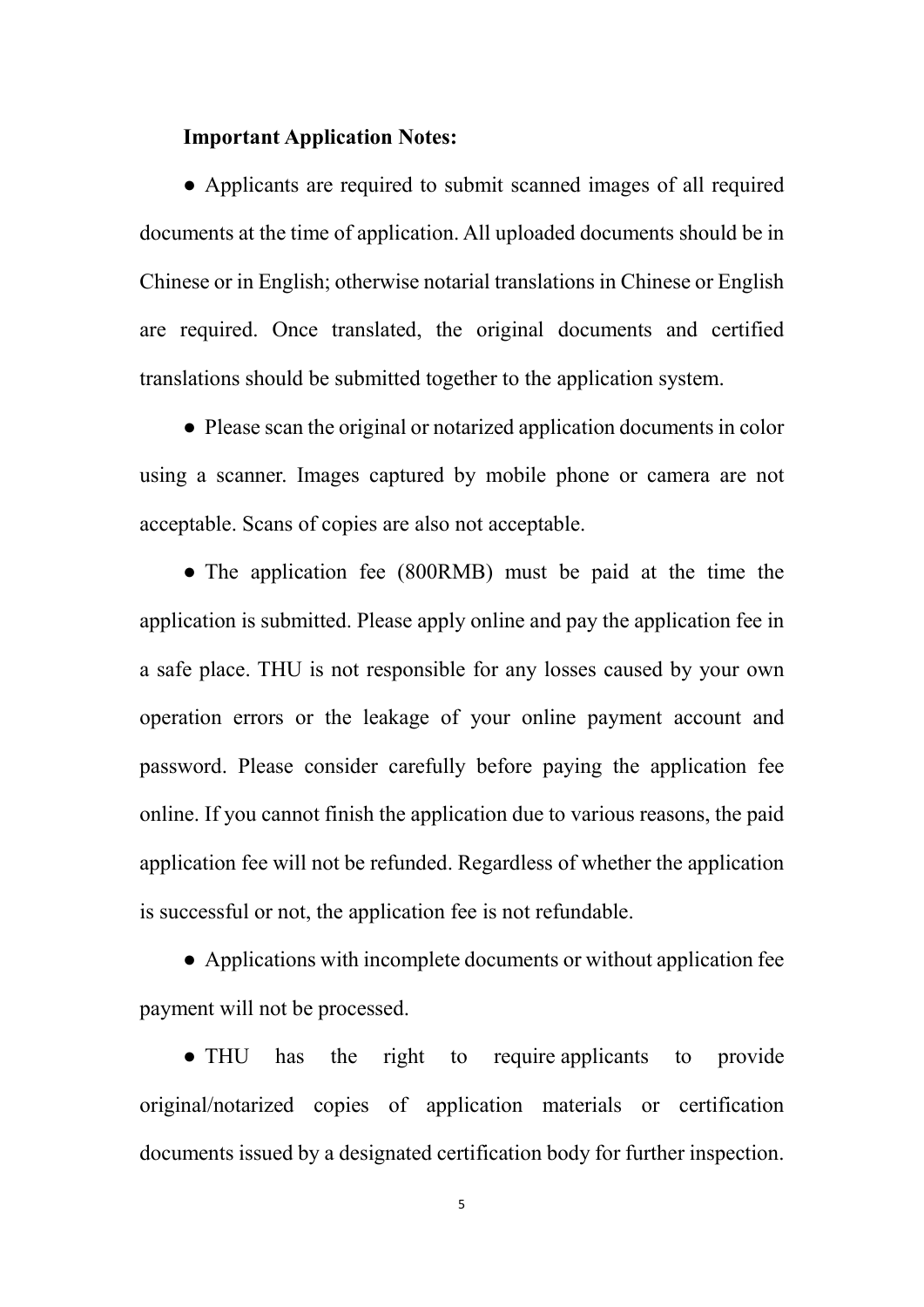• As some countries' higher education systems are very different from the Chinese system, applicants from different education systems should refer to THU's online application website for reference. Click here: https://yz.tsinghua.edu.cn/en/info/1020/1098.htm

• None of the above application documents will be returned.

● If the higher-level department issues a new policy, THU will make corresponding adjustments.

● Applicants must ensure that the application information and application materials provided are true and accurate. If the admissions unit or certification department verifies that anything in the application is not true, the application, admission or study qualification will be cancelled.

• Applicants who are found to be in breach of academic ethics, professional ethics, honesty and trustworthiness, etc., will not be admitted or admission/study qualification will be cancelled after this breach has been verified.

• The relevant information, documents and messages that the THU Graduate Admissions Office and Tsinghua SPPM publish or send to applicants through websites, phone calls, emails, text messages, etc. are deemed to have been delivered. All consequences caused by the applicant's personal negligence and other reasons shall be borne by the applicant himself/herself.

● THU admits students based on evaluation of their application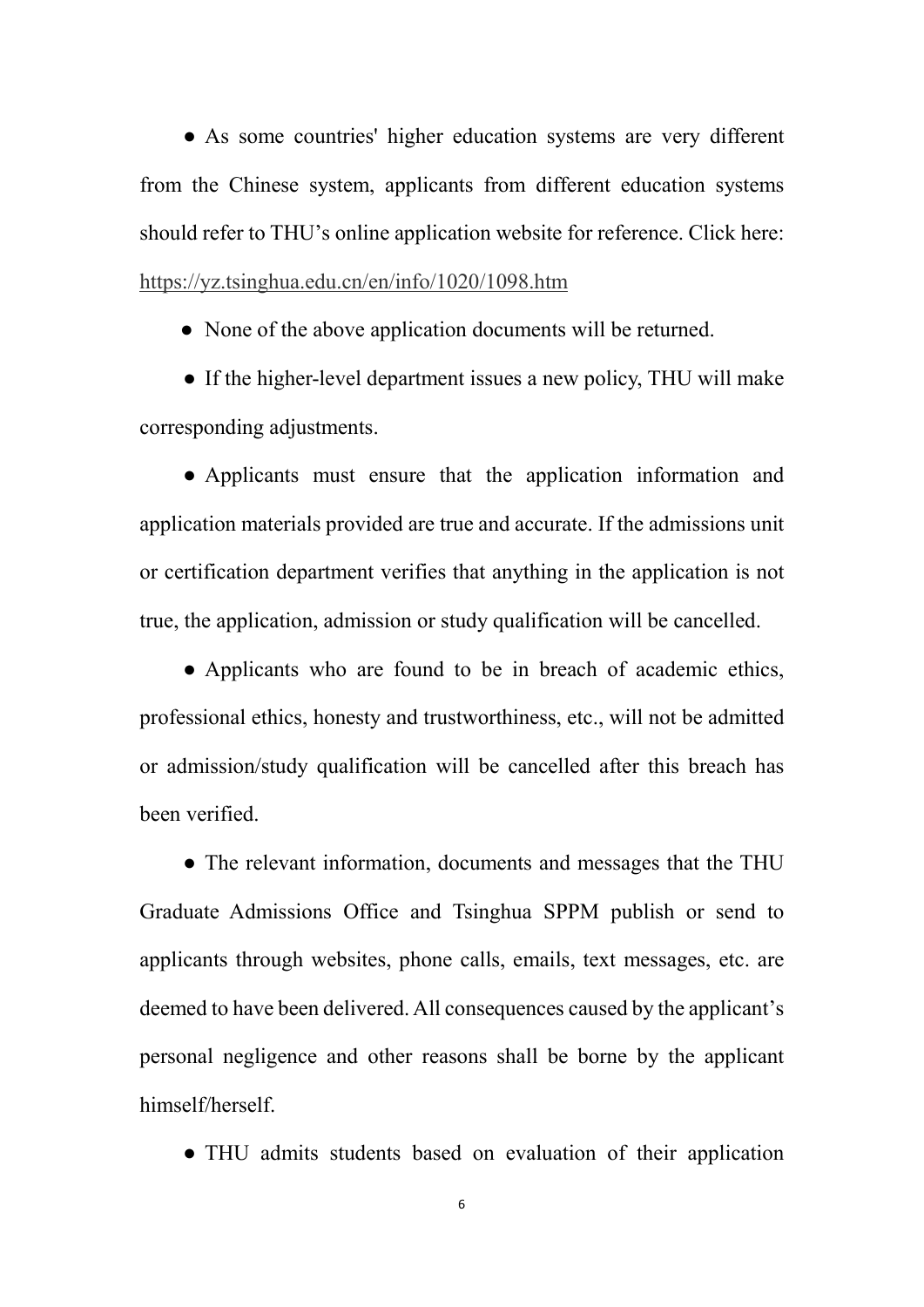documents together with a comprehensive assessment. The application materials are reviewed by an expert group, and the candidates for the comprehensive assessment will be selected based on the review results. The comprehensive assessment is generally based on interviews. The specific content, format, requirements and time arrangements are determined by Tsinghua SPPM and will be notified to applicants who enter the comprehensive assessment.

**Other unfinished matters in this guide are implemented in accordance with 'Admission to Graduate Programs of Tsinghua University 2022 (For International Students)'.** For more details, please refer to the following website:

https://yz.tsinghua.edu.cn/en/info/1035/1058.htm

3. Application Schedule

December 21, 2021 – March 5, 2022

Rolling admission (based on vacancies): March 6, 2022 – April 5, 2022

4. Scholarship

All successful applicants of the IMPA-BRI program will receive full scholarship provided by Tanoto Foundation. The scholarship covers the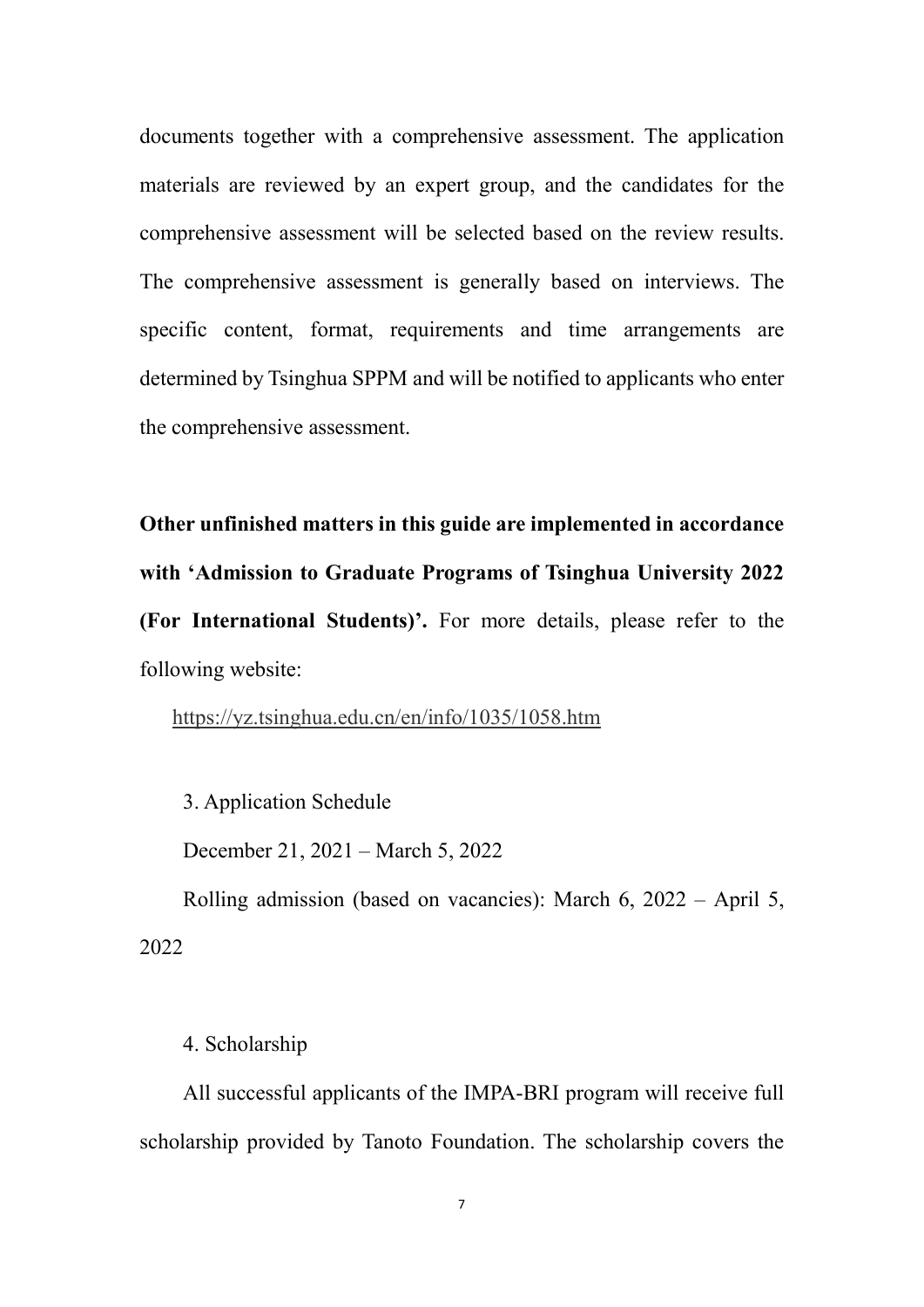full tuition fee and miscellaneous cost (120,000 RMB/person), accommodation subsidy (3,000 RMB/person/month, only for students coming to China to study) and living allowance (3,000 RMB/person/month). Tanoto Foundation pays for the field trip and research fee (only for students coming to China to study) and the medical insurance fee (800RMB/person/year, only for students coming to China to study) for the duration of the program.

5. Duration and Mode of Attendance

The program is one year full-time.

#### 6. Curriculum Structure

Students enrolled in the IMPA-BRI program are required to obtain at least 28 credits. Of the 27 credits, at least 5 credits must be from required courses in Chinese language and culture, 9 credits from core courses, 6 credits from professional courses, at least 3 credits from elective courses, and 5 credits from professional practice. A 10,000-word Master's Degree thesis is required.

The following are some of the courses offered in the IMPA-BRI program:

• Public Organization and Management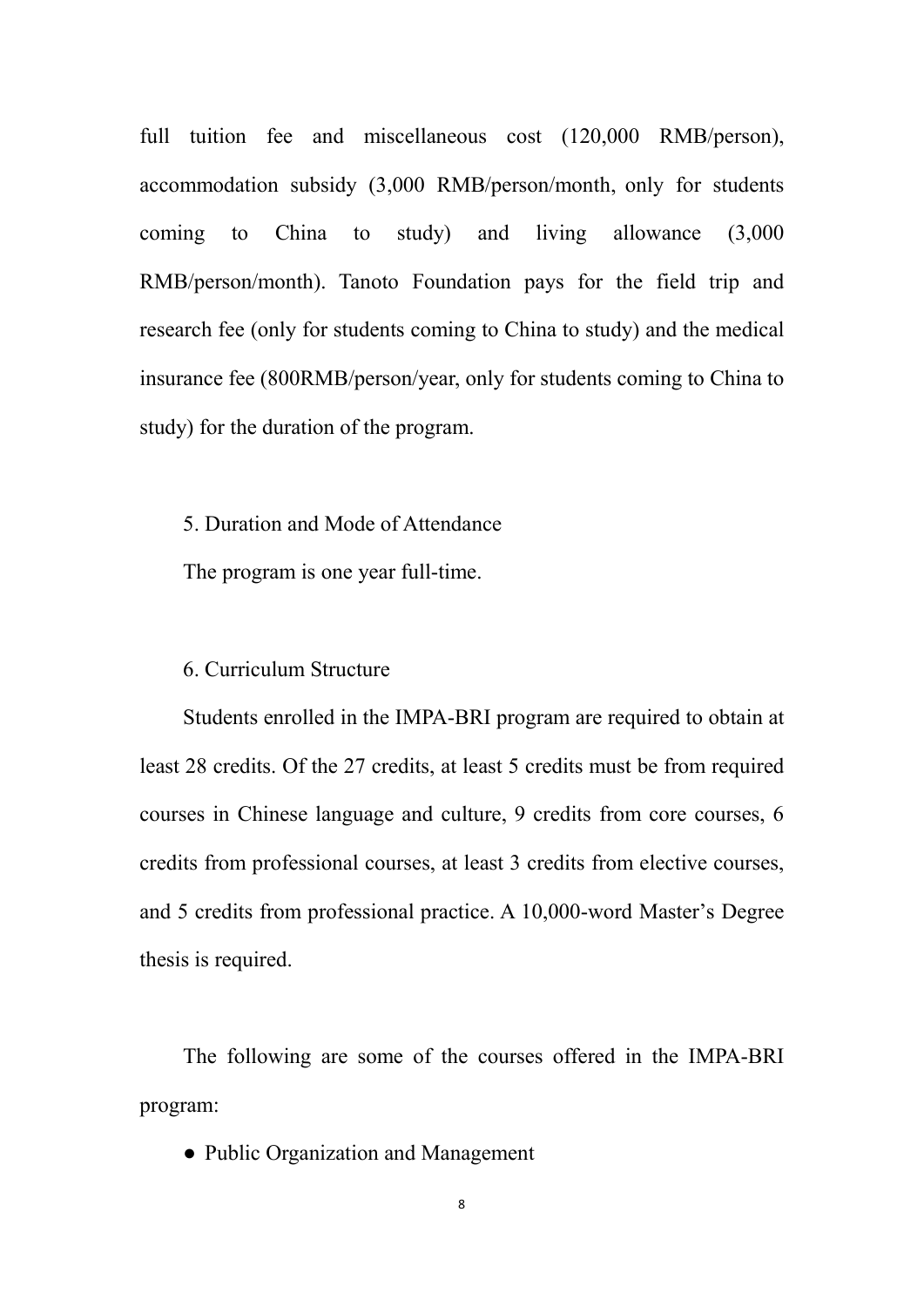- Public Policy Analysis
- Research Design and Thesis Writing
- Belt and Road Initiative and the Reshaping of World Economy
- Introduction to Sustainable Development
- Comparative Politics and Government
- Comparative Governance and Development Practices
- Governance and Development
- Science and Art of Leadership
- Globalization and Governance
- Frontier of Public Management
- Economic Development and Policy in China
- China's Foreign Strategy and Policy
- Field Study

### 7. Contact Information

Ms. Liu Juanfeng (Stella)

Office of International Cooperation and Exchange (Room 201)

School of Public Policy and Management

Tsinghua University

Beijing, 100084, P. R. China

Tel: +86-10-62795912

Email: impa-bri@mail.tsinghua.edu.cn